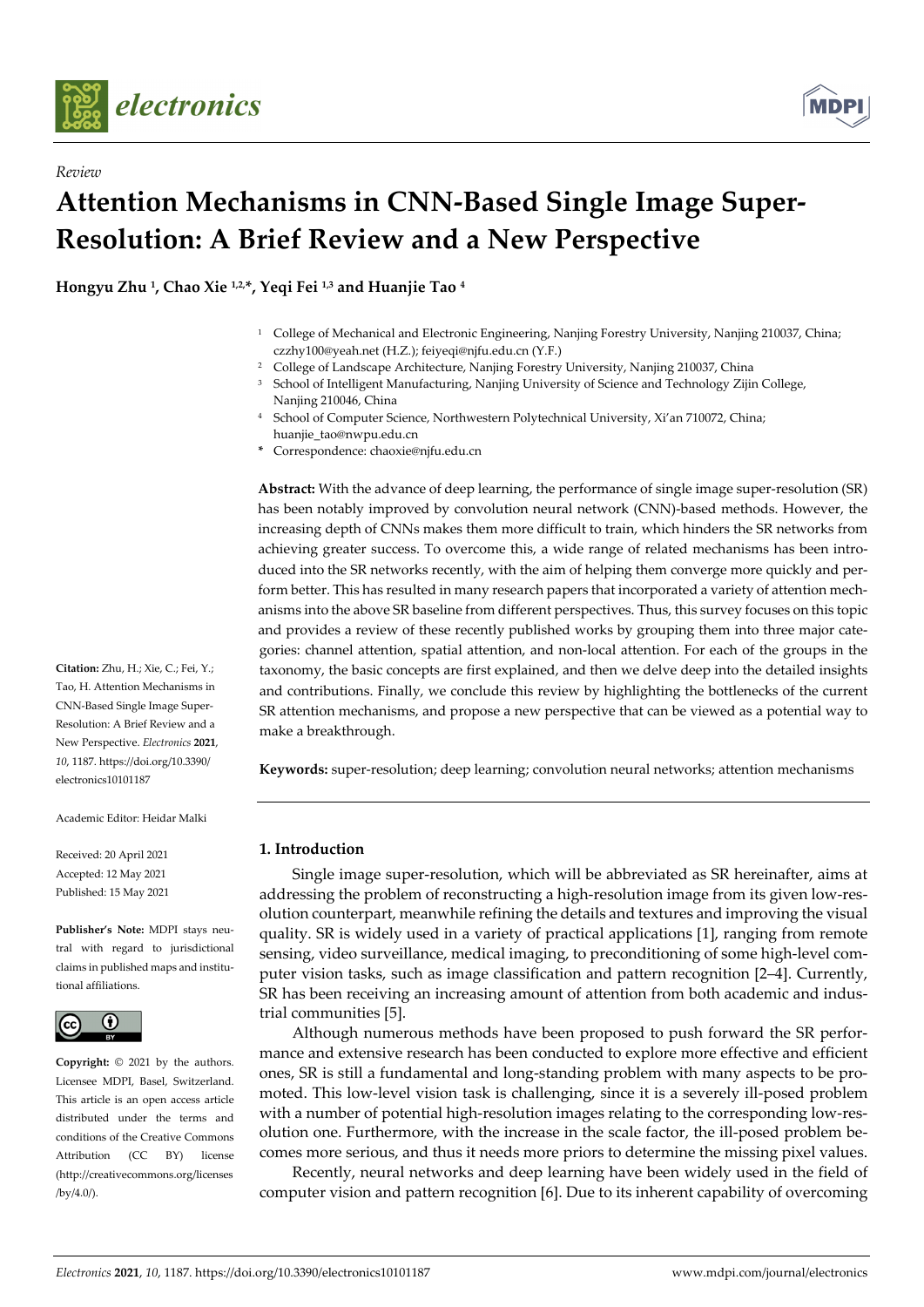the drawbacks of traditional algorithms that rely heavily on hand-crafted features [7], deep learning gains great popularity and achieves tremendous success in the areas of computer vision [8,9], pattern recognition [10,11], speech recognition [12], etc. However, neural networks have faced some issues including their provability, stability, robustness, adversarial perturbations and noisy labels. Many researchers have noticed these problems and accordingly put forward their own views and solutions [13–16].

With the development of deep learning theory [17], convolutional neural networks (CNNs) [18–20] have attracted considerable attention from global researchers. Since Dong et al. [7,8] first proposed the pioneering work in SR, called SRCNN, it has been widely explored to design effective SR networks. Many studies have proved that deeper and wider SR networks generally achieve better results as compared to plain and shallow ones [21–24]. However, the growing parameters in deeper CNNs [25–27] also increase their training difficulty dramatically, making the networks harder to converge and optimize, which decreases the efficiency of each feature map in them. Fortunately, in recent years, a novel kind of technique called attention mechanisms [28–30], which was originally proposed to boost the representational power of deep networks, has been introduced to SR networks in order to help them perform better.

Although there are some existing CNN-based SR surveys in the literature [31–35], our work differs from them in that we concentrate on the networks that utilize attention mechanisms. Many existing surveys focus on the performance of SR [36], while ours pays more attention to the architecture of SR networks and their place of insertion of attention mechanisms.

As far as we are concerned, these attention mechanisms can be divided into three categories, and each category has an original form, then followed by its variants. The first class is called channel attention, which extracts the weight from each channel of the feature map to reweight itself. The second class, namely spatial attention, gains the weight matrix in 2D space for pixels at the same spatial position. The third class is non-local attention, which aims at calculating the weight of each position from the global perspective of a feature map.

In this survey, we briefly review these three kinds of mechanisms used in recent CNN-based SR and propose a new perspective to achieve further improvement. The rest of the paper is arranged as follows. In Section 2, the background of the SR, the CNN-based methods and the attention mechanisms used in the SR networks is presented. Section 3 gives the detailed explanation of the existing three attention mechanisms in super-resolution. In Section 4, we conclude the bottlenecks of the existing attention mechanisms used in SR networks and propose a new perspective, and Section 5 concludes the survey and discusses the future directions.

# **2. Background**

In the task of SR, if we represent a high-resolution image by *x* and its low-resolution counterpart by *y*, the degradation process can be described by the following formula:

$$
y = \phi\left(x, \theta_{\eta}\right) \tag{1}
$$

where  $\phi$  represents the degradation process, and  $\theta_n$  represents the parameters, including the downscaling kernel and additive noise [37]. The SR solver tries to predict and reconstruct a high-resolution image counterpart *x*ˆ from the input low-resolution image *y*  [38], which can be denoted as:

$$
\hat{x} = \phi^{-1}\left(y, \theta_{\varsigma}\right) \tag{2}
$$

where  $\theta_c$  is the parameters to make up the inverse-problem solver [39]. The complicated image degradation process is generally unknown and affected by various factors, such as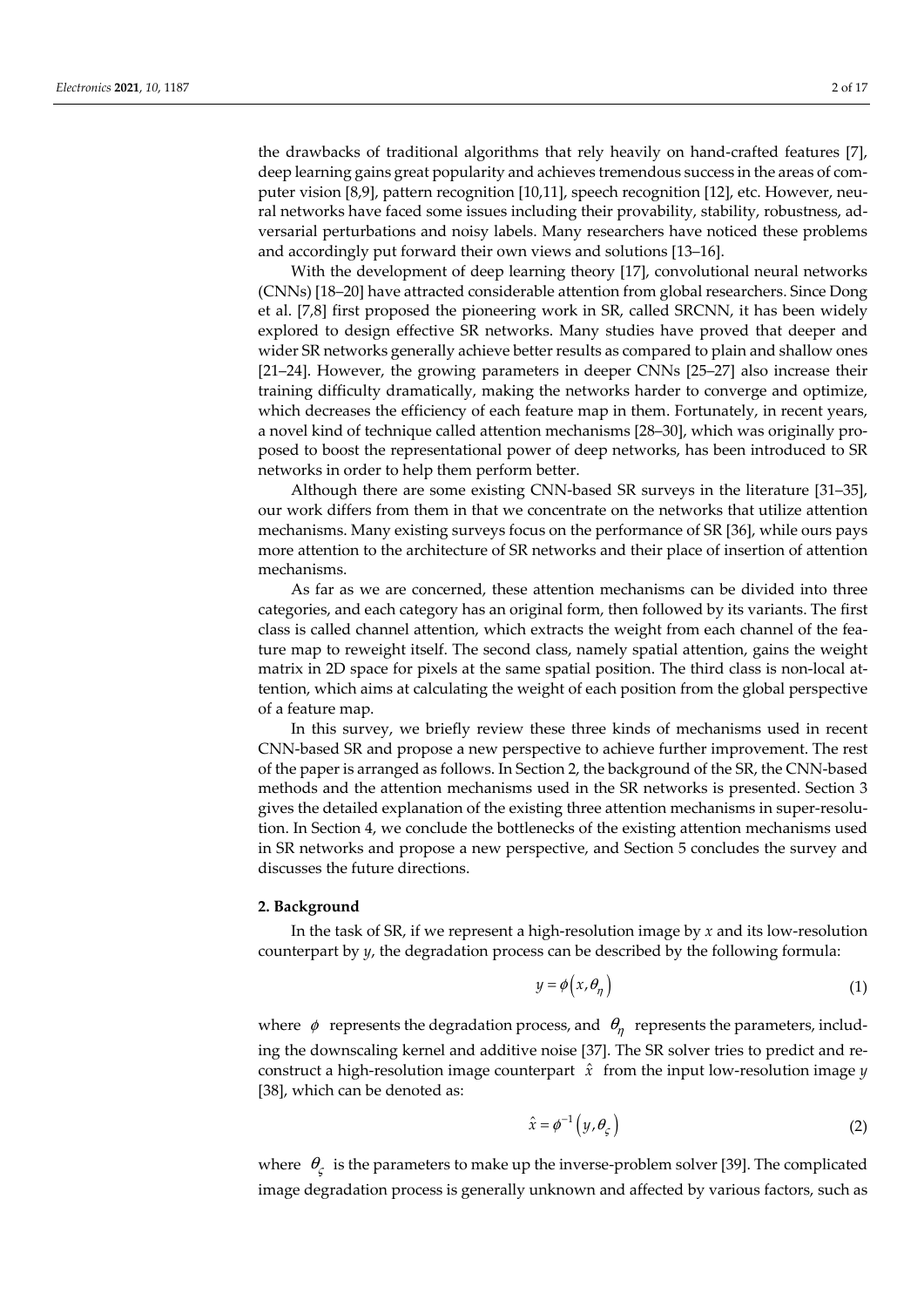the occurrence of noise, blur, mosaic, compression, etc. In the research field, most of the researchers model the degradation as follows:

$$
y = (x \otimes k) \downarrow_s + n \tag{3}
$$

where ⊗ denotes the convolution operation, *k* denotes the convolution kernel which leads to blurring the images, and  $\downarrow$  is the downscaling operation which reduces the height and width s times. *n* in the symbol represents the additive white Gaussian noise with kernel width  $\sigma$ , i.e., the noise level [40].

With a mushroom growth of deep learning technologies for the past several years, deep-learning-based SR models have been actively explored and have broken the previous SR performance record constantly. Various deep-learning-based methods are applied to the performance improvement, including CNN-based methods (e.g., SRCNN [7,8]), ResNet [41] based methods (e.g., VDSR [42] and EDSR [43]), and Generative Adversarial Nets (GAN) [44] based methods. Nevertheless, in this survey, we mainly focus on the attention-mechanism-based methods, which take advantages of various attention mechanisms to promote the effect of reconstruction. As mentioned previously, we divide this mechanism into three categories, each of which has a distinct characteristic and utilizes different dimensions of information from the feature map to reconstruct a more elaborate super-resolution image [45].

## **3. Attention Mechanisms in SR**

# *3.1. Channel Attention Mechanism*

In 2017, in order to boost the representational power and channel relationship, Hu et al. [28] proposed the SENet, which first develops the channel attention mechanism in order to fully use the different importance degree of different channels and mining the channel interdependence of the model. This mechanism is of great value for improving the efficiency of each feature map. The CNN based on the squeeze-and-excitation network leads to huge improvement in the classification networks, and it is widely used in designing neural networks for the down-streaming computer vision tasks [46].

In the image SR domain, researchers introduce this mechanism to the neural networks and thus promote the performance. RCAN [30] builds a CNN with the residualskip-connection structure combined with the channel attention mechanism. SAN [47] refines the mechanism by using the covariance average pooling. DRLN [48] puts forward the mechanism, replacing the channel attention module with the proposed Laplacian module to learn features at multiple sub-band frequencies.

# 3.1.1. RCAN

The first channel-attention-based CNN model to solve the SISR problems was put forward by Zhang et al., namely very deep residual channel attention networks (RCAN) [30]. The proposed network has two contributions. The first contribution is the network structure RIR, which is the abbreviation of "Residual in Residual". The RIR structure, which is inspired by the famous architecture ResNet [41], contains the long skip connection (LSC), from behind the first residual group (RG) to after the last residual group, in order to pass the low-frequency information [49] from the front to the end, thus making it possible for the network to learn the residual information at a coarse level. The network accommodates 10 RGs. In each RG are 20 residual channel attention blocks (RCABs), and a short skip connection from behind the first RCAB towards after the end of the last RCAB. The two kinds of skip connections compose the RIR structure, which makes the network more stable to train.

The second highlight of the article, which is the main contribution, is the residual channel attention block (RCAB) that includes the channel attention operation. As shown in Figure 1a, each RCAB is composed of two convolution layers and one Rectified Linear Unit (ReLU) activation, followed by a channel attention unit. A skip connection connects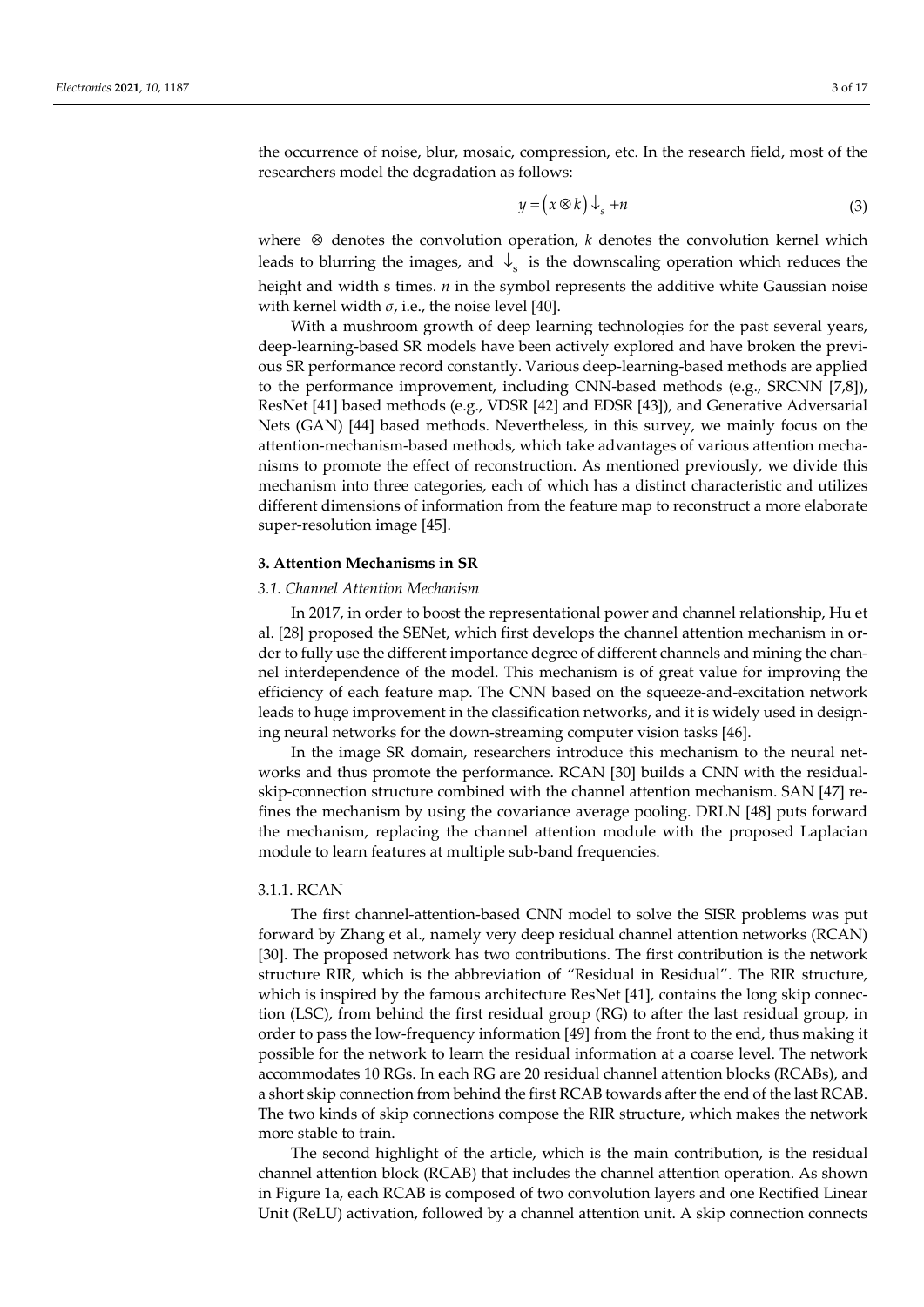the front of the first convolution layer to the end of the channel attention block to pass forward residual features. In the channel attention block, a feature map with the shape H  $\times$  W  $\times$  C is then collapsed to the shape 1  $\times$  1  $\times$  C, using the global average pooling operation, which computes the average value of each feature map. Then, a multilayer perceptron (MLP), which is called the gate mechanism, is used to mine the inside relation of the average value among each feature map channel. First, a convolution with kernel size  $1 \times 1$  is utilized to shrink the shape to  $1 \times 1 \times C/r$ , where r is the reduction ratio, the same as that in SENet. RCAN takes 16 as the ratio r. After a layer of ReLU activation, a 1 × 1 convolution is then exploited to upscale the size to the original  $1 \times 1 \times C$ . After a sigmoid function, the weight of each channel has been completely generated. The newly generated weights have captured the relation and significance of each channel, so multiplying the weights with each corresponding channel, we obtain the final reweighted feature maps.



**Figure 1.** The detailed structure of channel attention mechanisms. (**a**) Channel attention in RCAN, (**b**) Second-order channel attention in SAN, (**c**) Laplacian pyramid attention in DRLN.

The introduction of the channel mechanism above significantly improves the performance and reduces the number of parameters required. The parameters of RCAN are about one-third of those of EDSR, which also has a Residual-in-Residual-like structure, but it achieves better performance.

RCAN uses L1 loss function and an ADAM [50] optimizer to train the network. The training data are 800 pairs of images in the DIV2K [51] dataset with data augmentation including rotating and flipping. In addition, compared to temporary methods like IRCNN [52] and VDSR [42], it brings better performance and certifies the positive effect of the channel attention mechanism.

# 3.1.2. SAN (Enhanced Channel Attention)

Dai et al. [47] proposed a Second-order Attention Neural network (SAN) for image super-resolution. It is pointed out that because the "global average pooling" manipulation, which is an import component in the channel attention in SENet [28] and RCAN [30], only explores the first-order statistics, while ignoring the statistics higher than the first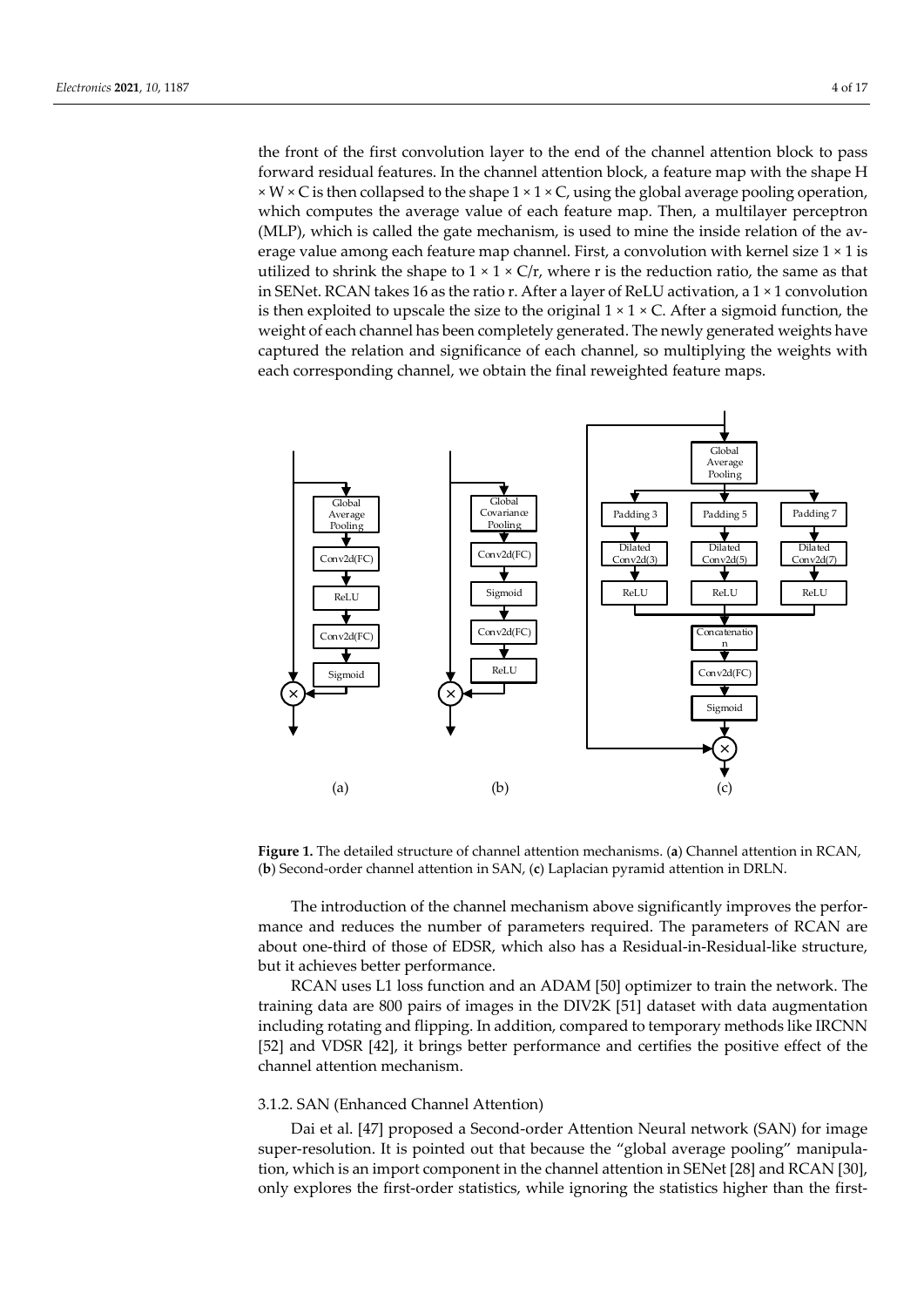order, this will result in the model's lack of discriminative ability. As second-order information has been proved helpful in large-scale visual recognition [53], the second-order channel attention mechanism is proposed to support the convolutional neural network.

Different from the first-order channel attention above, the second-order attention has more complicated steps, which are shown in Figure 1b. Denote a given feature map as  $F = [f_1, f_2, \dots, f_c]$  with the shape H × W × C, which has C channels and the size of H × W. First, reshape the feature map to a 2-D feature matrix X with the shape C  $\times$  S, where S = H × W. Then, compute the sample covariance matrix using the following formula:

$$
S = X\overline{I}X^T \tag{4}
$$

where  $\overline{I}$  is a matrix, with the value of all the diagonal elements set to  $\frac{s-1}{s^2}$  $s - 1$ *s* , and other

elements set to  $-\frac{1}{s}$ . It can be computed by the formula  $\hat{I} = \frac{1}{s} \left[ I - \frac{1}{s} \mathbf{1} \right]$ , where *I* is the s dimension identity matrix and **1** is a matrix of all ones.

The obtained matrix  $\Sigma$ , which is symmetric positive semi-definite, has the following eigenvalue decomposition (EIG):

$$
\Sigma = U \Lambda U^T \tag{5}
$$

where *U* denotes an orthogonal matrix while Λ is a diagonal matrix with eigenvalues  $[\lambda_1, \lambda_2, ..., \lambda_C]$  in non-increasing order.

After the above-mentioned step is the covariance normalization operated on the obtained matrix  $\Sigma$ , which is equivalent to the power of eigenvalues:

$$
\hat{\mathbf{Y}} = \Sigma^{\alpha} = U \Lambda^{\alpha} U^{T}
$$
\n(6)

The paper set  $\alpha = \frac{1}{2}$  to achieve the best discriminative representations. Then, fol-

lowing SENet and RCAN, channel attention weight is computed. Denoting  $\hat{Y}$  as  $[y_1, y_2, \ldots, y_c]$ , Dai et al. shrank it to the channel-wise statistics z with the shape  $1 \times 1 \times C$ using global covariance pooling as the following formula:

$$
z_c = H_{GCP}\left(y_c\right) = \frac{1}{C} \sum_{i}^{C} y_c\left(i\right) \tag{7}
$$

After this operation, all the other steps are the same as in RCAN and SENet, which include MLP-like layers to fully exploit feature interdependencies from the aggregated information. Dai et al. also took r = 16 as the reduction ratio.

However, the second-order attention algorithm includes an EIG (eigenvalue decomposition) [54] method, which needs extra computational resource occupation, thus making it inefficient in training. The authors of SAN exploited the Newton–Schulz method [55] to solute the square root of the matrix  $\Sigma$  and accelerate the computation while training. First, pre-normalize the matrix  $\Sigma$  via the following equation:

$$
\hat{\Sigma} = \frac{1}{tr(\Sigma)} \Sigma
$$
 (8)

where  $tr(\Sigma)$  denotes the trace of  $\Sigma$  which is the sum of all the eigenvalues. Then, given  $Y_0 = \hat{\Sigma}$ ,  $Z_0 = I$ , for n = 1, 2, …, N, the Newton–Schulz method [55] iterates the following equations alternatively:

$$
Y_n = \frac{1}{2} Y_{n-1} \left( 3I - Z_{n-1} Y_{n-1} \right)
$$
\n(9)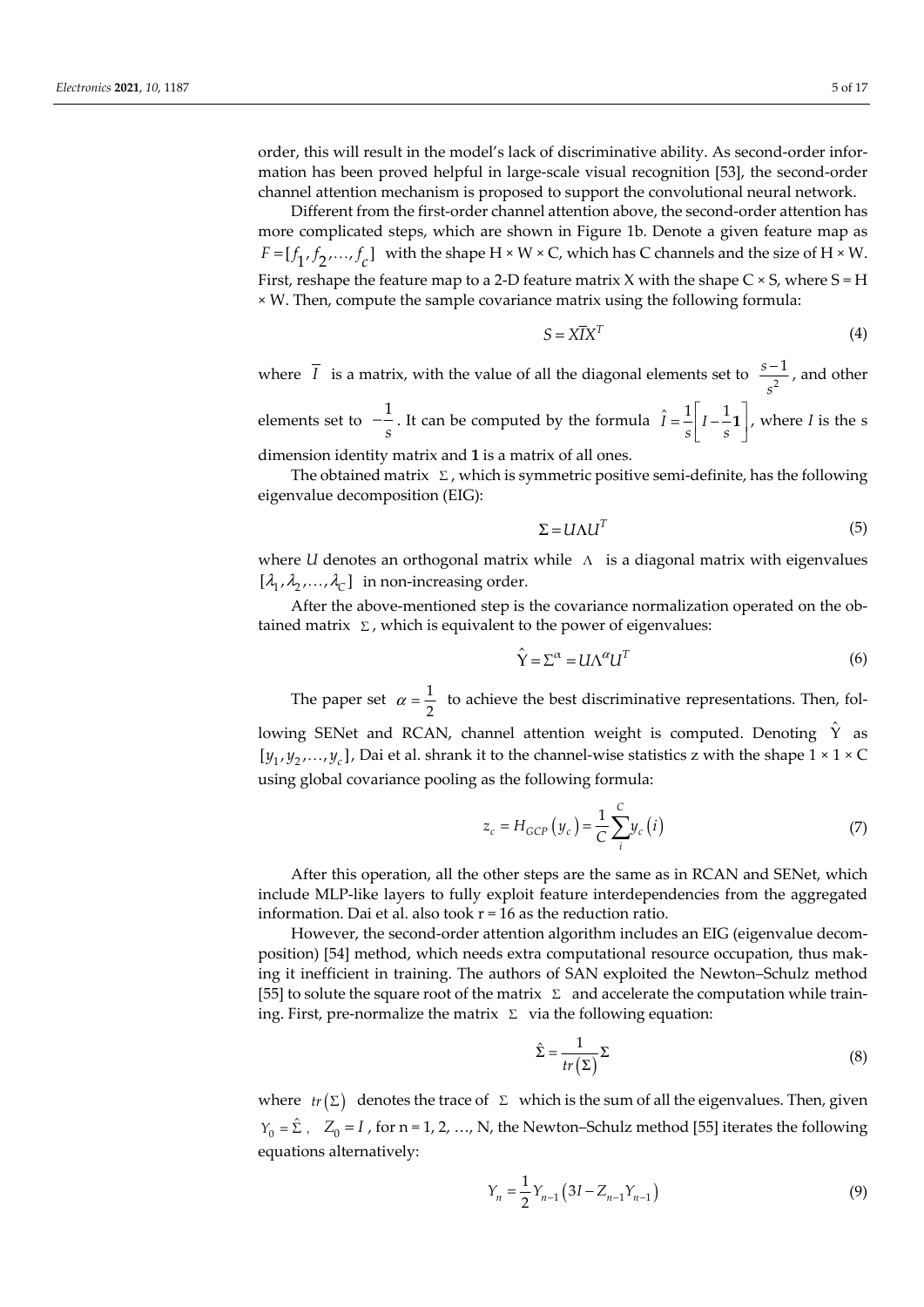$$
Z_n = \frac{1}{2} \left( 3I - Z_{n-1} Y_{n-1} \right) Z_{n-1}
$$
\n(10)

After no more than five iterations,  $Y_N$  and  $Z_n$  quadratically converge to Y and  $Y^{-1}$ . Finally, there is the post compensation procedure, which can be expressed as:

$$
\hat{Y} = \sqrt{tr(\Sigma)} Y_N \tag{11}
$$

The main backbone of the SAN network, namely Non-locally Enhanced Residual Group (NLRG), consists of a Share-source Residual Group (SSRG) and two Region-level non-local modules (RL-NL) in the start and end of the network structure, which will be introduced in the next section. The Share-source Residual Group (SSRG) consists of 20 Local-source Residual Attention Groups (LSRAGs). Each LSRAG has 10 residual blocks and a second-order channel attention (SOCA) module behind them. SAN utilizes the L1 loss function and ADAM optimizer with 800 HR images in DIV2K to train the network. The SAN network achieved state-of-the-art results over other algorithms in the year of 2019.

# 3.1.3. DRLN

The Densely Residual Laplacian Network (DRLN) [48] for super-resolution by Anwar et al. introduced the Laplacian pyramid attention mechanism to the super-resolution domain, which is the most important insight of the creative work.

The major component of the DRLN network is the Cascading Residual on Residual module (CRIR), which has a long skip connection (LSC) to help the information flow through the cascading blocks. The CRIR architecture is mainly composed of cascading blocks, and each has a medium skip connection (MSC) to cascade feature concatenation. The cascading blocks are made of three dense residual Laplacian modules (DRLM) for each, and one DRLM consists of a densely connected residual unit [56], compression unit and Laplacian pyramid attention unit.

As shown in Figure 1c, the Laplacian pyramid attention module, which also computes the weight for each channel, has several differences against the channel attention module of RCAN. After the global average pooling operation to obtain a feature map with the size  $1 \times 1 \times C$ , which can be denoted as x, zero is used to pad x to the size of  $7 \times 7 \times C$ ,  $11 \times 11 \times C$ ,  $15 \times 15 \times C$ , denoted as  $c_1$ ,  $c_2$ ,  $c_3$ . Then,  $c_1$ ,  $c_2$ ,  $c_3$  pass the dilated convolution layers with the kernel size 3 and dilated size 3, 5, 7, respectively.

The length of dilated convolution kernels just equals the size of the feature maps after padding. Same as RCAN, the reduction rate is set to 16 in the paper for each dilated convolution. After the three-pronged spear, the feature maps are concatenated and fed into a convolution layer to recover the dimension to the original  $1 \times 1 \times C$ . After a sigmoid function, the channel weights are generated to multiply each channel to obtain the final feature map.

The Laplacian pyramid attention mechanism has two main advantages over others suggested by the authors: first is its capability to learn features at multiple sub-band frequencies; second is its poser to adaptively rescale features and model feature dependencies at multiple feature spaces.

Same as RCAN, the network uses L1 loss function and an ADAM optimizer to help training. The well-designed architecture of the DRLN network takes the advantages of the residual connection, the dense concatenation, and the Laplacian attention to outperform to the classical network RCAN.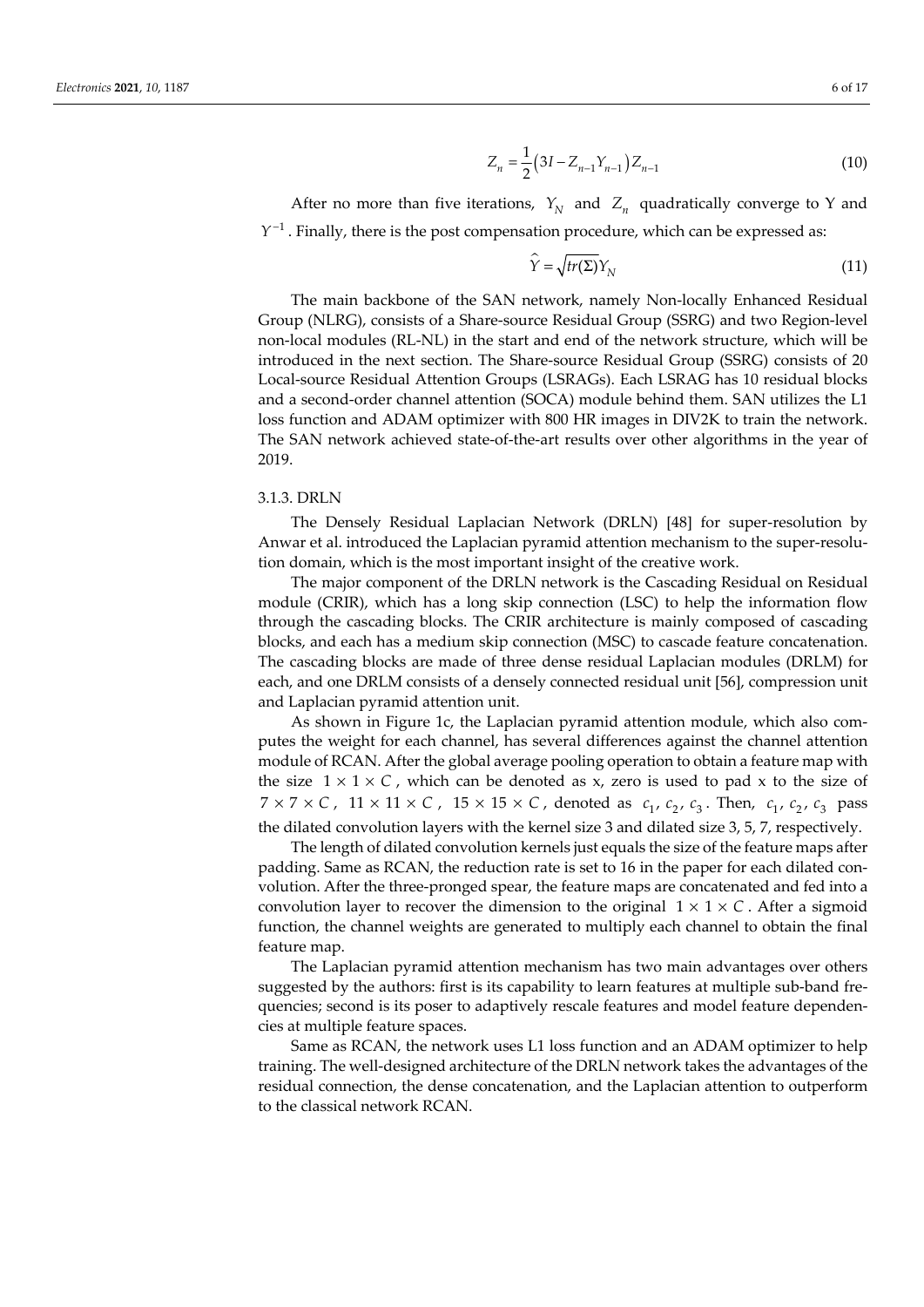## 3.2.1. SelNet

Choi and Kim et al. [57] proposed the super-resolution network SelNet with a novel selecting unit (SU). Different from the traditional ReLU activate function, which has the defect that it cannot back-propagate the training error through the switches while training the network, the proposed selecting unit works as a trainable switch. As shown in Figure 2a, SU consists of an identity mapping and a selection module (SM). The selection module is composed of a ReLU activation layer, a convolution layer with kernel size  $1 \times 1$  and a sigmoid function layer in turn. The selection module computes the weight in the spatial domain, which can be regarded as belonging to the general spatial mechanism.



**Figure 2.** The detailed structure of spatial attention mechanism. (**a**) SU in SelNet, (**b**) EFA block in RFANet.

SelNet has 22 convolution layers in total, with one SU after each convolution layer. The authors adopted the enhanced residual connection to add the (n-2)-th feature map to the n-th feature map to feed forward to the next convolution layer. A sub-pixel layer is adopted to resize the feature map into the required height and width. Like VDSR, the input LR image is interpolated using the bicubic method and it adds the up-sized feature map to obtain the final SR image. All the manipulations are performed with the Y channel of the original image.

## 3.2.2. RFANet

Liu et al. [58] proposed the Residual Feature Aggregation Network for Image Super-Resolution (RFANet), which enhances the spatial attention to make a better improvement.

The main architecture of the network is the 30 residual feature aggregation (RFA) modules with a residual skip connection. The RFA module contains four residual blocks and a  $1 \times 1$  convolutional layer. The residual features of the first three blocks are sent directly to the end of the RFA module and concatenated together with the output of the fourth residual block. This creative way makes the fullest use of all these residual features. The RFA module includes a convolution layer, a ReLU activation layer, a convolution layer, and an ESA block, which utilizes the enhanced spatial attention to promote the performance.

The ESA block, which is shown in Figure 2b, starts with a 1 × 1 convolution layer, which can decrease channel dimensions so as to lightweight the network. Then, a convolution with stride = 2 is utilized to shrink the height and width of the feature map, which is followed by a max-pooling layer with a large receptive field with a  $7 \times 7$  kernel and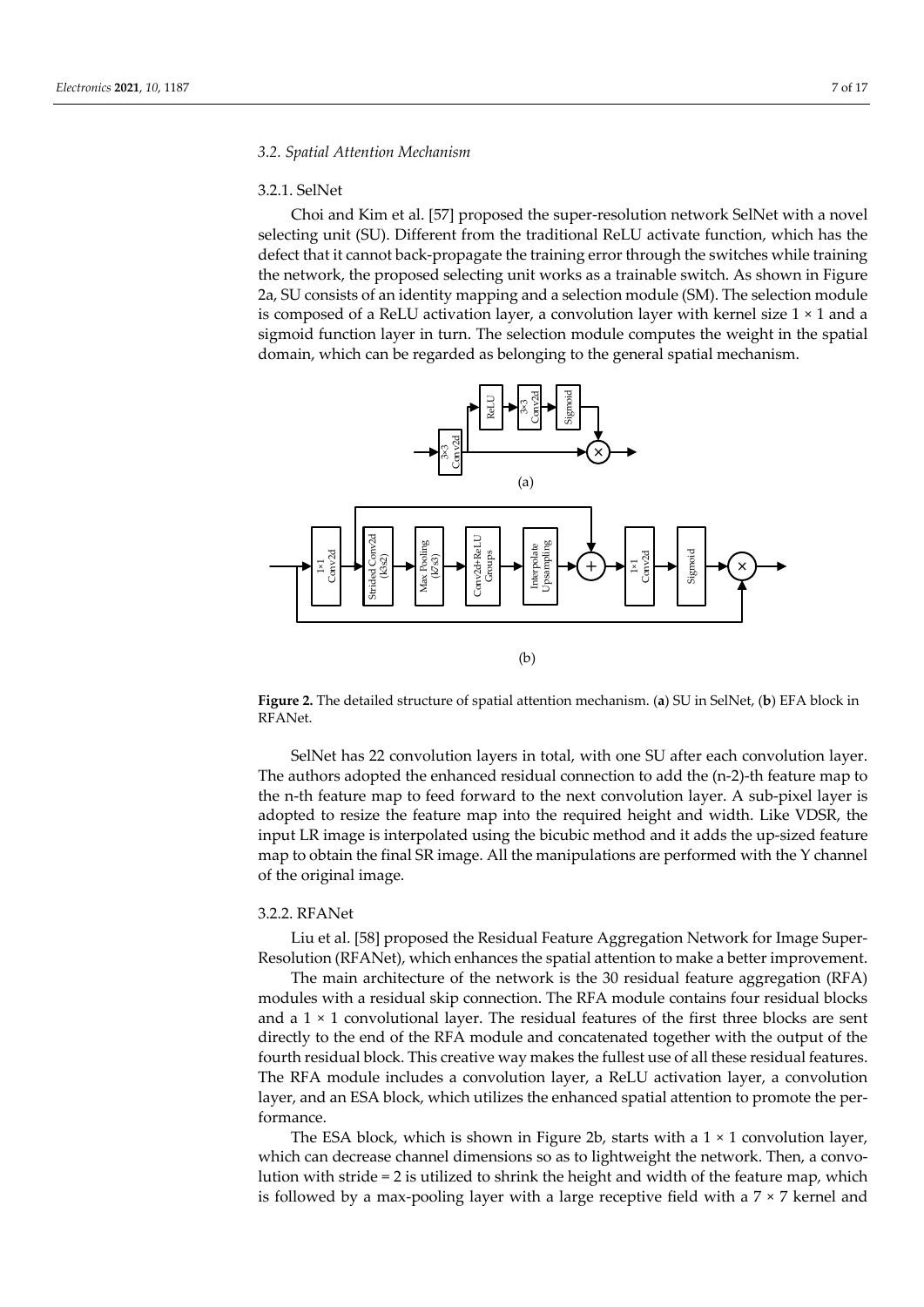taking 3 as stride. An up-sampling layer is then added, which uses bilinear interpolation as the strategy to recover the feature map to the original height and width. A skip connection is built from the reduced-channel feature map to after the up-sampling layer in the end. Finally, a  $1 \times 1$  convolution layer helps to restore the number of channels, followed by a sigmoid function layer to generate the attention mask. Multiplying the mask and the feature map, we can obtain the reweighted value.

The RFANet uses the L1 loss function and ADAM optimizer to help with the training. A lot of the ablation studies and experiments to combine the RFA blocks with other baselines prove the effect of the proposed method.

# *3.3. Combining the Above Two Attention Mechanisms*

# 3.3.1. CSFM

Hu et al. proposed the Channel-wise and Spatial Feature Modulation Network for Single Image Super-Resolution (CSFM) [59], which combines the channel attention and the spatial attention mechanism to take the advantages of both of them.

The proposed CSFM network, which is shown in Figure 3a, consists of three blocks: an initial feature extraction sub-network (IFENet), a feature transformation sub-network (FTNet) and an upscaling sub-network (UpNet). The FTNet, which is the main part of the network, is composed of eight feature modulation memory modules (FMM) as a building module and stacks several FMM modules within a densely connected structure. An FMM module contains a channel-wise and spatial attention residual (CSAR) blockchain and a gated fusion (GF) node. The CSAR blockchain has 20 CSAR blocks.



**Figure 3.** The detailed structure of the attention blocks, which has the combination of the two kinds of attention mechanisms. (**a**) CSAR module in CSFM, (**b**) RAM in SRRAM.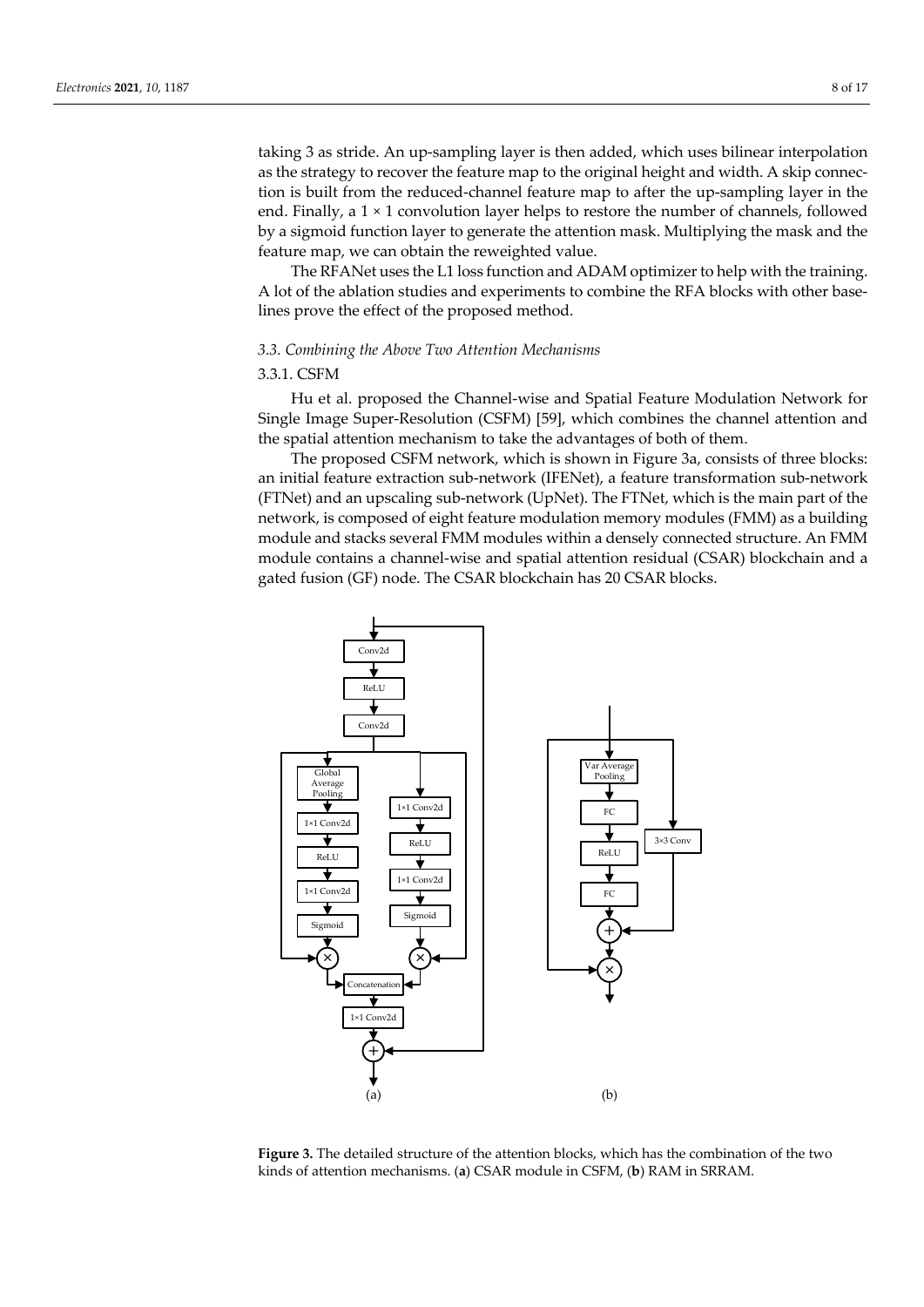In a CSAR block, in order to increase the perception of features with a higher contribution and value, thus increasing the discriminating capability of the model, the authors designed a structure that takes channel-wise attention (CA) and spatial attention (SA) in a parallel position and combines them together.

The CA unit works the same as the channel mechanism in RCAN, and has the same reduction ratio of 16. The SA unit is utilized concurrently to learn the diverse information of the feature map in the spatial domain and enable the network to discriminate the importance of different regions. Let  $U = [u_1, u_2, \ldots, u_c]$  be an input to the SA unit, which has the shape of  $C \times H \times W$ , and the input will pass two convolution layers. The first one increases the number of channels two-fold, then the next convolution layer reduces the number of channels to 1, i.e., the shape of the feature map has been changed to  $1 \times H \times W$ . After a sigmoid function layer to generate the SA mask, multiply the original feature map with the mask and the output is generated.

Different from the enhanced spatial attention (ESA) block in RFANet, the SA in CSAR only generates a  $1 \times H \times W$  mask while the mask in ESA has the same number of channels with the feature map, i.e., every value in the feature map has its weight value to multiply with.

After the parallel CA and SA unit is the concatenating manipulation to connect the output of both of them, and a  $1 \times 1$  convolution layer is used to adaptively fuse two types of attentive features with learned weights.

Another insight of CSFM is its gate node, which is designed to integrate the information coming from the previous FMM modules and from the current blockchain through an adaptive learning process. The network uses the L1 loss function for training and is optimized by the ADAM optimizer. All the proposed mechanisms of CSFM have been proved effective through the ablation study.

# 3.3.2. SRRAM

Kim and Choi et al. [60] proposed the Residual Attention Module (RAM, shown in Figure 3b) for Single Image Super-Resolution. The RAM module combines the channel attention and the spatial attention, but with some changes that better fit the super-resolution task.

In the Residual Attention Module, after a convolution, a ReLU activation and a convolution layer, the feature maps are sent into the channel attention (CA) unit and the spatial attention (SA) unit, respectively. Different from the previous works, the authors proposed that, since SR ultimately aims at restoring high-frequency components of images, it is more reasonable for attention maps to be determined using high-frequency statistics about the channels, so the variance pooling methods are adopted instead of the global average pooling. The rest of the CA is the same as that in RCAN. For the spatial attention (SA) unit, it is claimed that each channel represents a kind of filter and different filters are used to extract different features. It is of great importance to deal with each channel on its merits. Depth wise convolution with kernel size as  $3 \times 3$  is chosen to generate the SA mask. Finally, the mask of CA and SA is added and passes a sigmoid activation function to be the final mask of the RAM module.

SRRAM has an RCAN-like architecture and has 16 RAM residual blocks. The joining of the proposed mechanism is proved extremely successful.

## *3.4. Non-Local Attention*

Wang et al. [61] first proposed the Non-local Neural Network, which is further researched and used in building deep-learning networks for low-level tasks such as superresolution. Zhang et al. [62] proposed Residual Non-local Attention Networks for Image Restoration, which employ a pixel-level non-local attention mechanism to boost the performance for low-level vision tasks such as super-resolution and denoising. As shown in Figure 4a, given image feature map X, the non-local attention is defined as: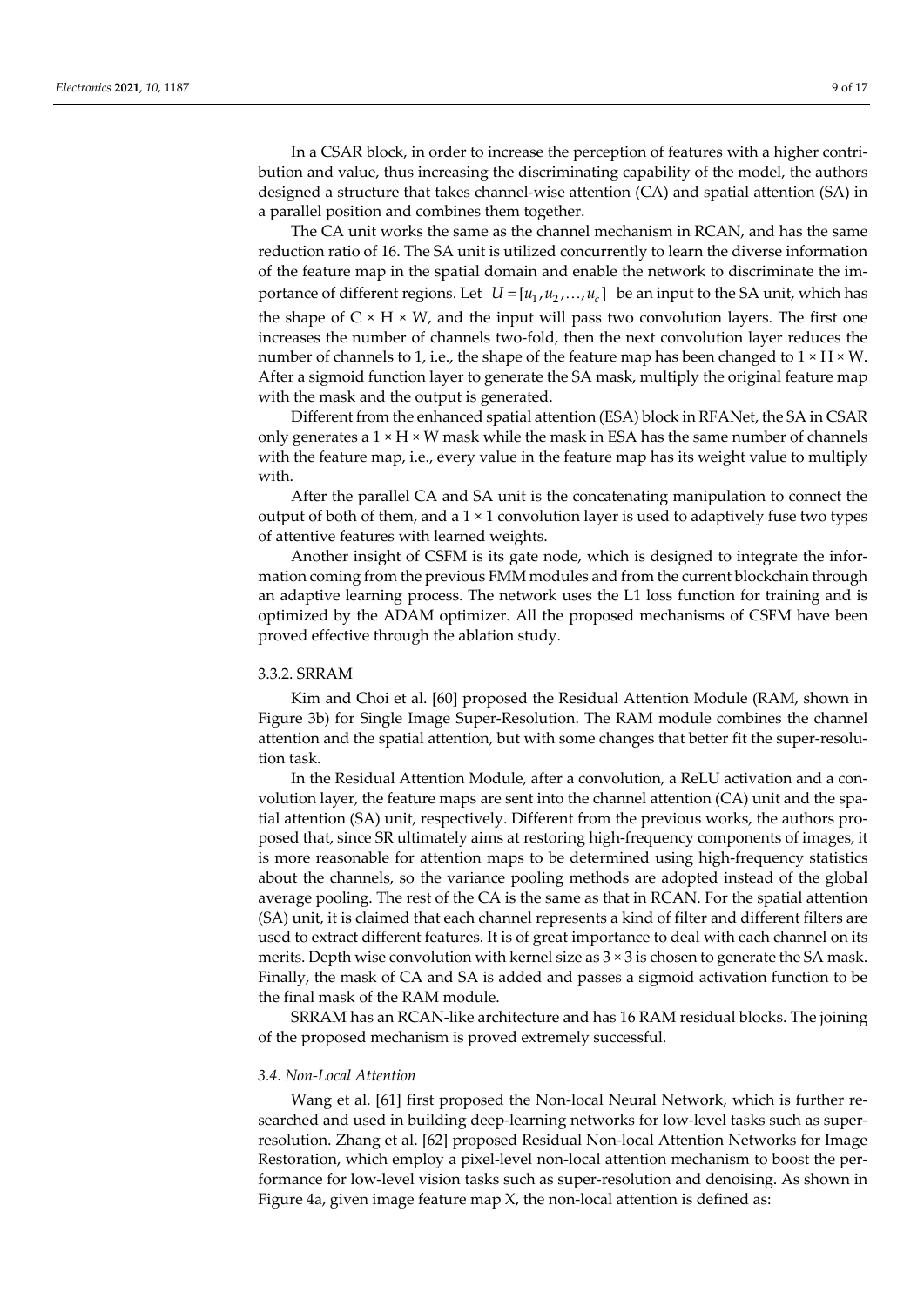$$
Z_{i,j} = \sum_{g,h} \frac{\exp\left(\phi\left(X_{i,j}, X_{g,h}\right)\right)}{\sum_{u,v} \exp\left(\phi\left(X_{i,j}, X_{u,v}\right)\right)} \psi\left(X_{g,h}\right) \tag{12}
$$

where (i, j), (g, h) and (u, v) are pairs of coordinates of X.  $\psi(\cdot)$  is the feature transformation function, and  $\phi(\cdot, \cdot)$  is the correlation function to measure similarity that is defined as:

$$
\phi\left(X_{i,j}, X_{g,h}\right) = \theta\left(X_{i,j}\right)^T \delta\left(X_{g,h}\right) \tag{13}
$$

where  $\theta(\cdot)$  and  $\delta(\cdot)$  are feature transformations. Note that the pixel-wise correlation is measured in the same scale. The SAN network utilizes the region-level non-local attention block. The CSNLN uses the enhanced non-local attention, which extracts cross-scale features to help reconstruct the HR images. The PAN further uses the non-local information among different scales with pyramid-shaped feature maps.



**Figure 4.** The detailed structure of non-local attention. (**a**) Non-local attention, (**b**) Cross-scale nonlocal attention.

# 3.4.1. SAN (Region-Level Non-Local Attention)

Except for the second-order attention mechanism, which is the greatest contribution of SAN, it also first employs the Region-Level Non-Local (RL-NL) to further capture the correlation of long-range dependencies throughout the entire feature map, as the lowlevel vision tasks prefer the non-local operations at a proper neighborhood size, which is proved in [62]. Therefore, the feature map is divided into a grid of regions, which is  $2 \times 2$ in the paper. The four patches compute their non-local maps and values, respectively, and then are merged to compose a whole feature map. Additionally, this manipulation reduces the computing burden.

The RL-NL modules are placed at the beginning and end of the backbone network to exploit the spatial correlations of features.

## 3.4.2. CSNLN

Recently, Mei et al. [63] proposed an innovative design of a network which can superresolve images with Cross-Scale Non-Local (CS-NL) attention and exhaustive Self-Exemplars Mining (SEM), which enables the network to fully excavate the self-similarity [63].

The main architecture of the designed network is composed of the recurrent of the Self-Exemplars Mining (SEM) cell, which fuses the features from the cross-scale non-local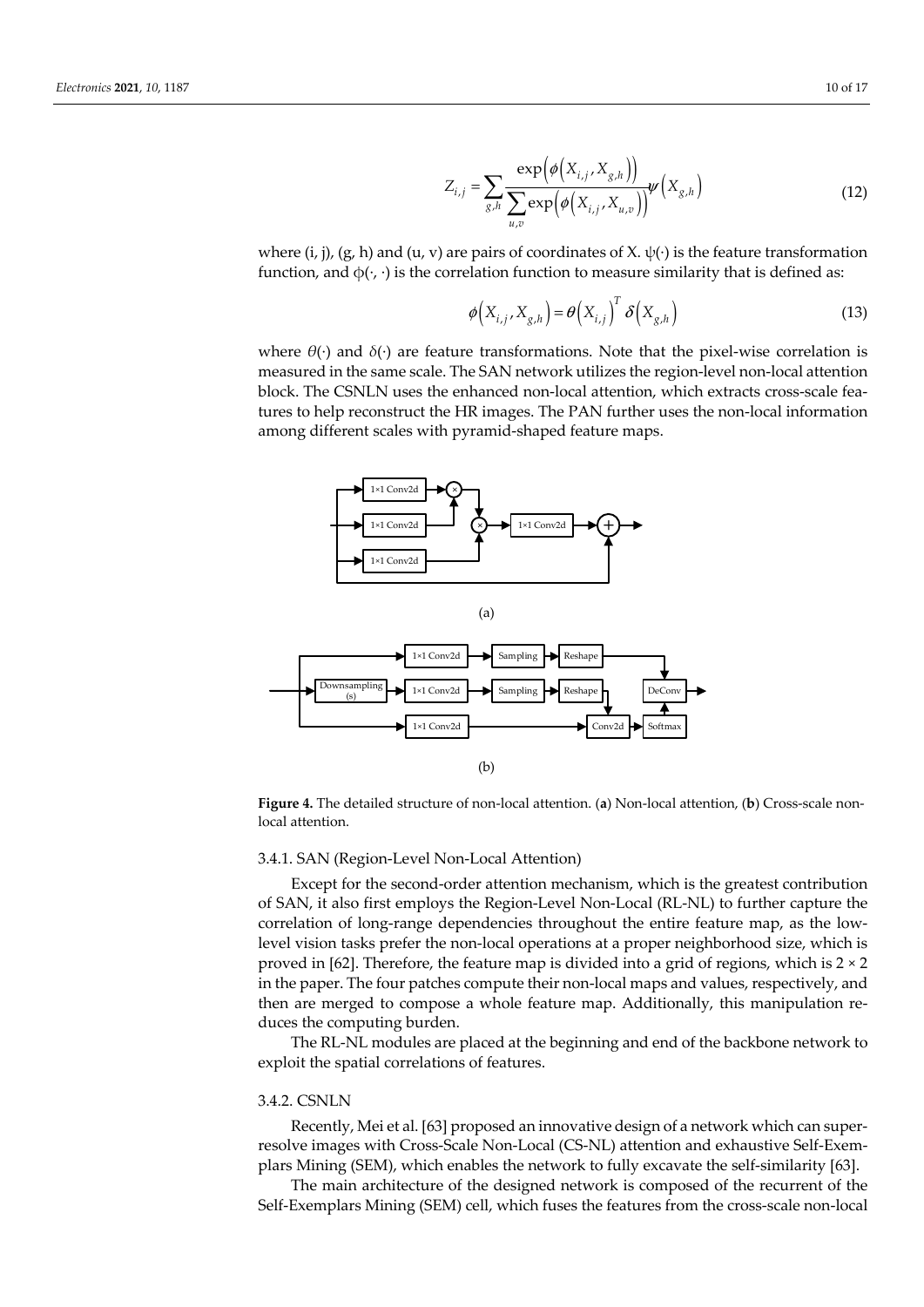attention module, the in-scale non-local attention module and the local branch. All the fused feature maps from SEM cells are concatenated at the end of the main structure to reconstruct high-resolution images.

The in-scale non-local attention module has the same operation as in [47], except for the deconvolution layer at the end position to upscale the feature map to match the output of the cross-scale non-local attention module. The cross-scale non-local attention module in Figure 4b, which is newly proposed by the authors, is designed to measure the correlation between low-resolution pixels and larger-scale patches in the LR images. Denote the size of the feature map input as  $W \times H$ . One of the branches of the module down-samples the feature map, using the bilinear method, followed by a reshape operation to transform the feature map to the filters with kernel size p. Another branch has a  $1 \times 1$  convolution to reduce the channels to generate the input and uses the filters generated to perform the convolution. After a softmax layer, the weighted tensor is prepared for deconvolution. The last branch uses convolution and the reshape operation to transform the feature map to the filters with kernel size *s*p × *s*p to be the filters for deconvolution. The final operation is the deconvolution, and we obtain the feature map upscaled with the shape *s*W × *s*H.

With three feature maps from the IS-NL module, the CS-NL module and the local branch, instead of concatenating them together, the authors creatively proposed a mutualprojected fusion to progressively combine features together. The residual between the CS-NL feature and the IS-NL feature after convolution is added to the IS-NL feature map, and the residual between the added result and the local feature is also added to calculate the final feature.

## 3.4.3. Pyramid Attention Networks

Mei et al. [64] recently proposed a new Pyramid Attention Network (PANet), which is the updated version of the cross-scale non-local network. The pyramid attention is a "plug and play" module. They achieved state-of-the-art performance in several image restoration tasks, especially when plugged into the EDSR network, and it outperformed the original EDSR and the SAN network, which was the best model in 2019.

It is pointed out that recent non-local-attention-based methods show restricted performance due to the simple single-scale correlations, further reduced by involving many ill matches during the pixel-wise feature matching in attention units. In order to make good use of the correlation of image patches in different sizes, a new type of non-local attention module is proposed, which downscales the feature map to the shape of a pyramid, namely the pyramid attention module.

Unlike the original attention module, which can be presented briefly:

$$
y^{i} = \frac{1}{\sigma(x)} \sum_{j} \phi(x^{i}, x^{j}) \theta(x^{j})
$$
\n(14)

where *i, j* are indices on the input *x* and output *y*, respectively, the Scale Agnostic Attention, which composes the pyramid attention module, can be expressed as:

$$
y^{i} = \frac{1}{\sigma(x)} \sum_{s \in S} \sum_{j} \phi\left(x^{i}, x^{j}_{\delta(s)}\right) \theta\left(x^{j}_{\delta(s)}\right)
$$
(15)

where  $S = \{1, s_1, s_2, ..., s_n\}$  is a series of given factors to downscale the feature map, and the  $\delta$ (s) represents a  $s^2$  neighborhood centered at index *j* on input *x*. The function  $\phi$  computes pair-wise affinity between two input features. *θ* is a feature transformation function that generates a new representation of  $x_i$ . The output response  $y_i$  obtains information from all features by explicitly summing over all positions and is normalized by a scalar function *σ(x)*.

Built by the Scale Agnostic Attention, the pyramid attention block has the following expression: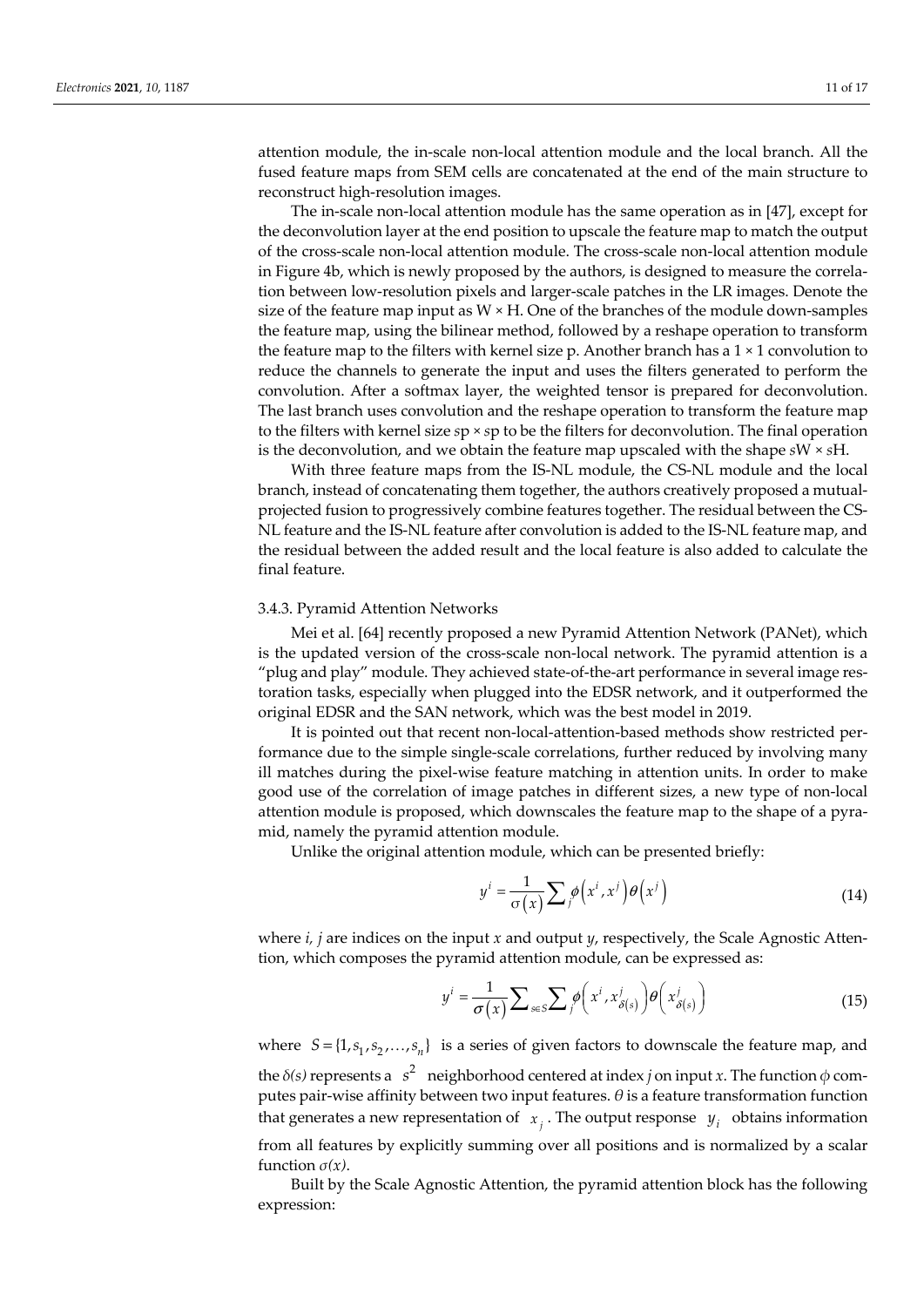$$
y^{i} = \frac{1}{\sigma(x,\mathcal{F})} \sum_{z \in \mathcal{F}} \sum_{j \in z} \phi(x^{i}, z^{j}) \theta(z^{j})
$$
 (16)

where  $F = \{F_1, F_2, \ldots, F_n\}$  are generated with the scale factor series S, i.e.,  $F_i$  has the shape  $\stackrel{\text{{\tiny \texttt{1-}}}}{\text{{\tiny \texttt{>}}}}\times$ *i i*  $\frac{H}{s_i} \times \frac{W}{s_i}$ .

In the article, the pair-wise function is determined to be the embedded Gaussian function, which has the following formula:

$$
\phi\!\left(x^i,z^j\right) = e^{f\left(x^i\right)^T g\left(z^j\right)}\tag{17}
$$

where  $f(x^i) = W_f x^i$  and  $g(z^i) = W_g z^j$ . A simple linear function  $\theta = W_g z^j$  is chosen to

be the feature transformation and scalar function  $\sigma(x,F) = \sum_{z \in F} \sum_{j \in z} \phi(x^i, z^j)$  is set.

When adding the module into the EDSR network, S, which is the collection of scale factor S, is set to {1.0, 0.9, 0.8, 0.7, 0.6}, leading to the 5-layer feature pyramid within the attention block. The attention block is plugged into the middle position of the backbone of the EDSR network, namely PA-EDSR. It is proposed that the PA-EDSR reconstructs more accurate image details for its excellent mechanism to utilize the features across the whole image from distinct scales.

# **4. Bottlenecks in SR Attention Mechanisms and a New Perspective**

Although the attention mechanisms mentioned above have been proven helpful in the SR field, they still have some shortcomings. The traditional channel attention in SE and RCAN, which briefly squeezes the 2D feature map by coarsely doing the global average pooling (GAP) in order to generate the weight for each channel, only considers reweighing each channel by modeling channel relationships, thus ignoring the coordinate of the features. The spatial attention mechanism and non-local attention mechanism, which have been proved effective when joint to the super-resolution network, need a large sum of calculation, which increases the amount of the parameters and prolongs the inferring time.

We are also exploring an enhanced mechanism, which ought to have a plug-and-play attribute and a light-weighted structure. When plugged into the SR networks, it should greatly improve their performance.

The coordinate attention, which was proposed recently by Hou et al. [65], has gained increasing notice due to its excellent performance when added into the neural networks for image classification and its down-streaming tasks such as segmentation and object detection [66,67]. Figure 5 shows the structure of this creative attention mechanism. As a new branch of the channel attention, to effectively solve the problem, the newly proposed method first calculates the mean value in each channel of the feature map in the x- and ycoordinate, that is, using the two spatial extents of pooling kernels (H, 1) and (1, W) to encode each channel along the horizontal coordinate and the vertical coordinate, respectively, formulated by the following equations:

$$
z_c^h(h) = \frac{1}{W} \sum_{0 \le i < W} x_c(h, i) \tag{18}
$$

$$
z_c^w(w) = \frac{1}{H} \sum_{0 \le j < H} x_c(j, w) \tag{19}
$$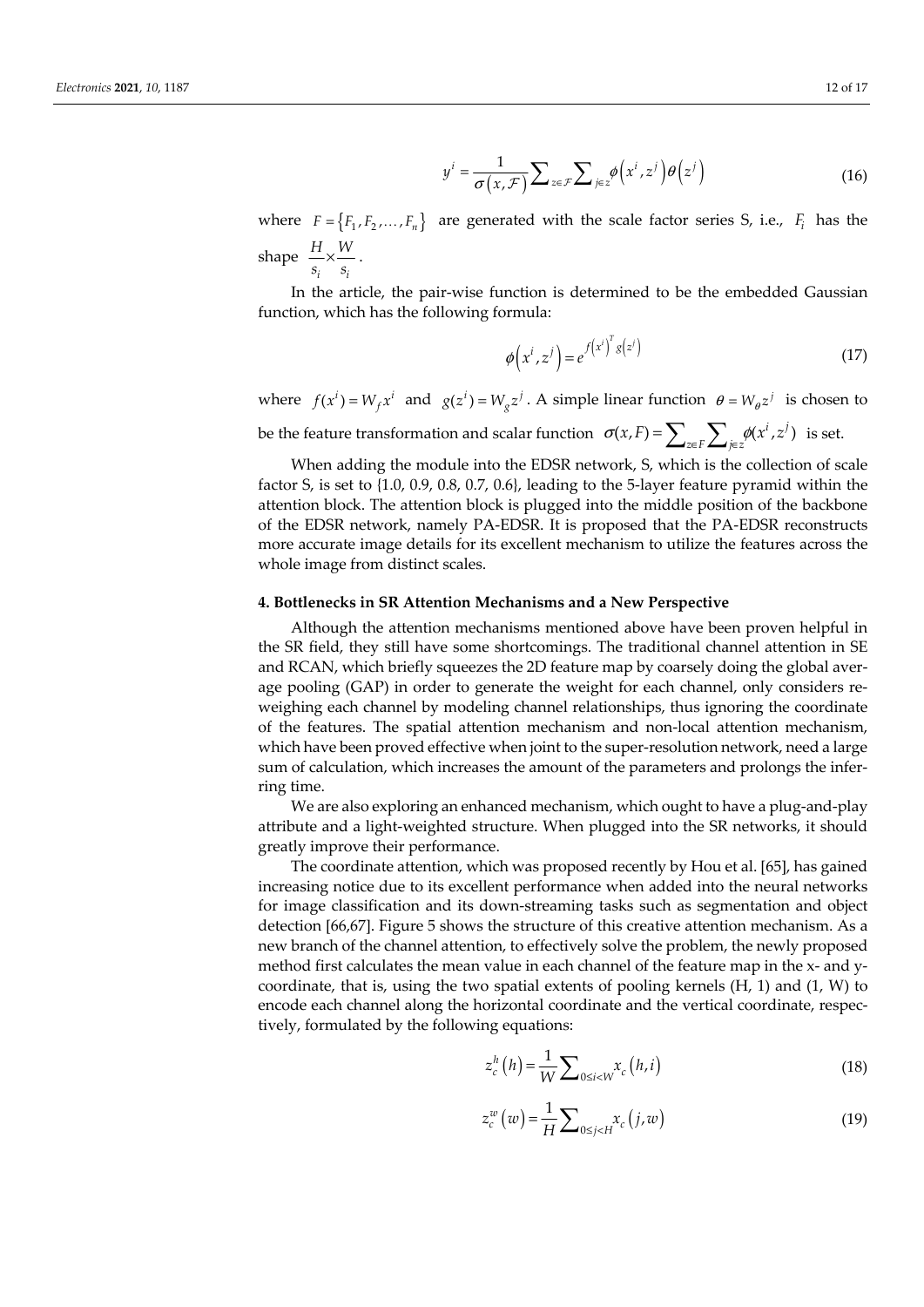

**Figure 5.** The detailed structure of coordinate attention mechanism.

The two formulas aggregate the information in the height and width direction, yielding a pair of direction-aware feature maps. The two feature maps, which contain the positional information, have larger capacity than only using the global average pooling. The proposed transformation also allows the next steps to capture the long-range dependencies along one spatial direction and preserve precise positional information along the other spatial direction, thus helping the networks locate the features precisely while training and inferring.

Then, the two groups of the obtained arrays are concatenated to pass a convolution layer with kernel size  $1 \times 1$ , which reduces the number of channels, where the transformation expression can be written as:

$$
f = \delta\left(F_1\left(\left[z^h, z^w\right]\right)\right) \tag{20}
$$

where [ $\cdot$ ,  $\cdot$ ] denotes the concatenation operation along the spatial dimension,  $\delta$  is a nonlinear activation function and  $f \in R^{C/r \times (H+W)}$  is the intermediate feature map that encodes spatial information in both the horizontal direction and the vertical direction. *r* is the reduction ratio for controlling the block size as in the SE block.

Then, the feature map is split into the original two groups according to the original proportion, which can be denoted as  $f^h \in R^{C/r \times H}$  and  $f^w \in R^{C/r \times W}$ .

Next, each group performs a convolution operation to restore the number of channels. Finally, after a sigmoid activation, the weight in the x- and y- coordinate is generated to reweigh the raw feature map in the two directions, whose process can be denoted as: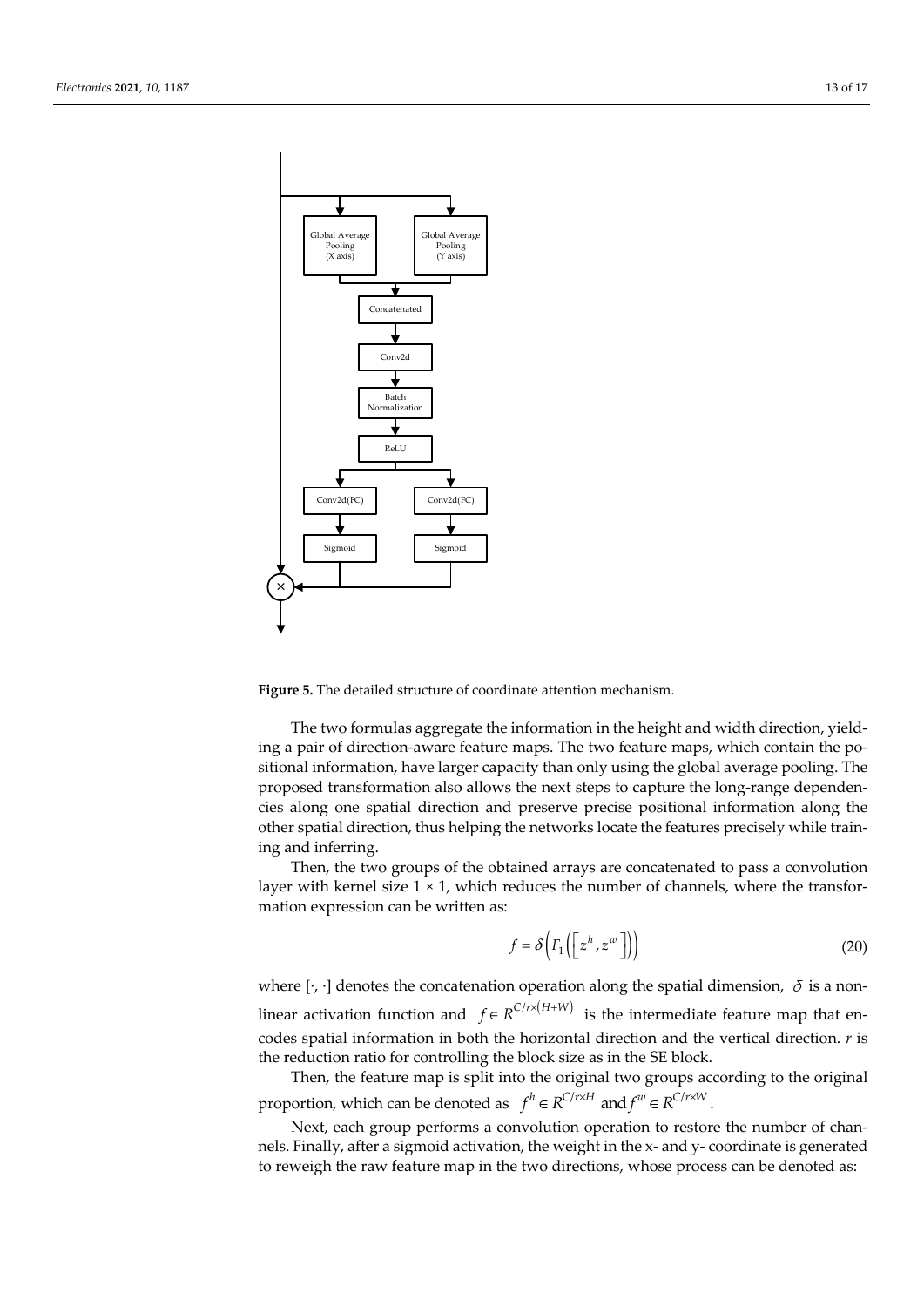$$
g^h = \sigma\left(F_h\left(f^h\right)\right) \tag{21}
$$

$$
g^w = \sigma\left(F_w\left(f^w\right)\right) \tag{22}
$$

Thus, the calculation of the final feature map is written as:

$$
y_c(i,j) = x_c(i,j) \times g_c^h(i) \times g_c^w(j)
$$
\n(23)

In the super-resolution field, the location information holds tremendous importance because the reconstruction of the image needs the pixel value of each position precisely. Additionally, different positions in the feature maps have different significance when contributing to the reconstructed super-resolved images.

## **5. Conclusions**

Attention mechanisms have been proved a very helpful method to help enhance the performance of convolutional neural networks for image SR. As the research of deeplearning and super-resolution continues, many new mechanisms are proposed, which can be classified into three kinds: channel attention, spatial attention and non-local attention mechanisms. We have a comprehensive survey over these methods, introducing the detailed principles and steps of them and their variants, with the accurate architecture information of the particular neural networks. In Section 3.1, RCAN, SAN, and DRLN are explicitly introduced, which contain the raw and variant versions of channel attention mechanisms, and all gain great improvement beyond the baseline without attention mechanisms. In Section 3.2, we introduce the spatial attention mechanism, which consists of the SelNet and RFANet. They utilize the spatial information inside the feature map to help reconstruct better high-resolution images. CSFM and SRRAM are featured in Section 3.3, which both have the combination of the two mechanisms. Non-local attention is exhibited in Section 3.4, including the SAN, CSNLN, and PA-EDSR networks. They explore the global correlation in the feature map, thus they perform well when there are similar patents and features in the images. We show precise analyses of their advantages and shortcomings. The performance of each network with its particular attention mechanism is shown in Table 1. Furthermore, we introduce a new perspective, namely the coordinate attention, which belongs to the channel attention mechanism but avoids the problem of the neglect of the position information in the primitive channel attention mechanism. With its distinct operating process, the newly proposed method is certain to surpass the former networks when integrated into a well-designed network structure. The proposed mechanism can also be plugged into CNNs for other tasks in order to push forward their performance.

| SR.                                                | x2 |  | x3 |                                                     | x4 |  | x8                       |                                                       | <b>Attention</b><br><b>Mechanisms</b> |   |        |                      |
|----------------------------------------------------|----|--|----|-----------------------------------------------------|----|--|--------------------------|-------------------------------------------------------|---------------------------------------|---|--------|----------------------|
| <b>Networks</b>                                    |    |  |    |                                                     |    |  |                          | PSNR SSIM PSNR SSIM PSNR SSIM PSNR SSIM CA            |                                       |   | SA NLA | <b>Sources</b>       |
| <b>EDSR</b> [43]                                   |    |  |    | 38.11 0.9601 34.65 0.9282 32.46 0.8968 -            |    |  |                          |                                                       |                                       |   |        | CVPR2017(BASELINE)   |
| <b>RCAN</b> [30]                                   |    |  |    |                                                     |    |  |                          | 38.27 0.9614 34.74 0.9299 32.63 0.9002 27.31 0.7878 √ |                                       |   |        | <b>ECCV2018</b>      |
| SAN [47]                                           |    |  |    | 38.31 0.9620 34.75 0.9300 32.64 0.9003 27.22 0.7829 |    |  |                          |                                                       | $\sqrt{ }$                            |   | √      | <b>CVPR2019</b>      |
| <b>DRNL</b> [48]                                   |    |  |    |                                                     |    |  |                          | 38.27 0.9616 34.78 0.9303 32.63 0.9002 27.36 0.7882 √ |                                       |   |        | TPAMI2020(Arxiv2019) |
| SelNet [57]                                        |    |  |    | 37.98 0.9598 34.27 0.9257 32.00 0.8931              |    |  | $\sim$                   |                                                       |                                       |   |        | CVPRW2017            |
| RFANet [58] 38.26 0.9615 34.79 0.9300 32.66 0.9004 |    |  |    |                                                     |    |  | $\sim$                   |                                                       |                                       | V |        | <b>CVPR2020</b>      |
| CSFM [59]                                          |    |  |    | 38.26 0.9615 34.76 0.9301 32.61 0.9000              |    |  | $\overline{\phantom{a}}$ |                                                       |                                       |   |        | TCSVT2018            |

**Table 1.** The scores of different SR network on Set5 [68] and sources of all networks mentioned in the paper. The EDSR network is set to be the baseline without any attention mechanism. The best scores are in bold.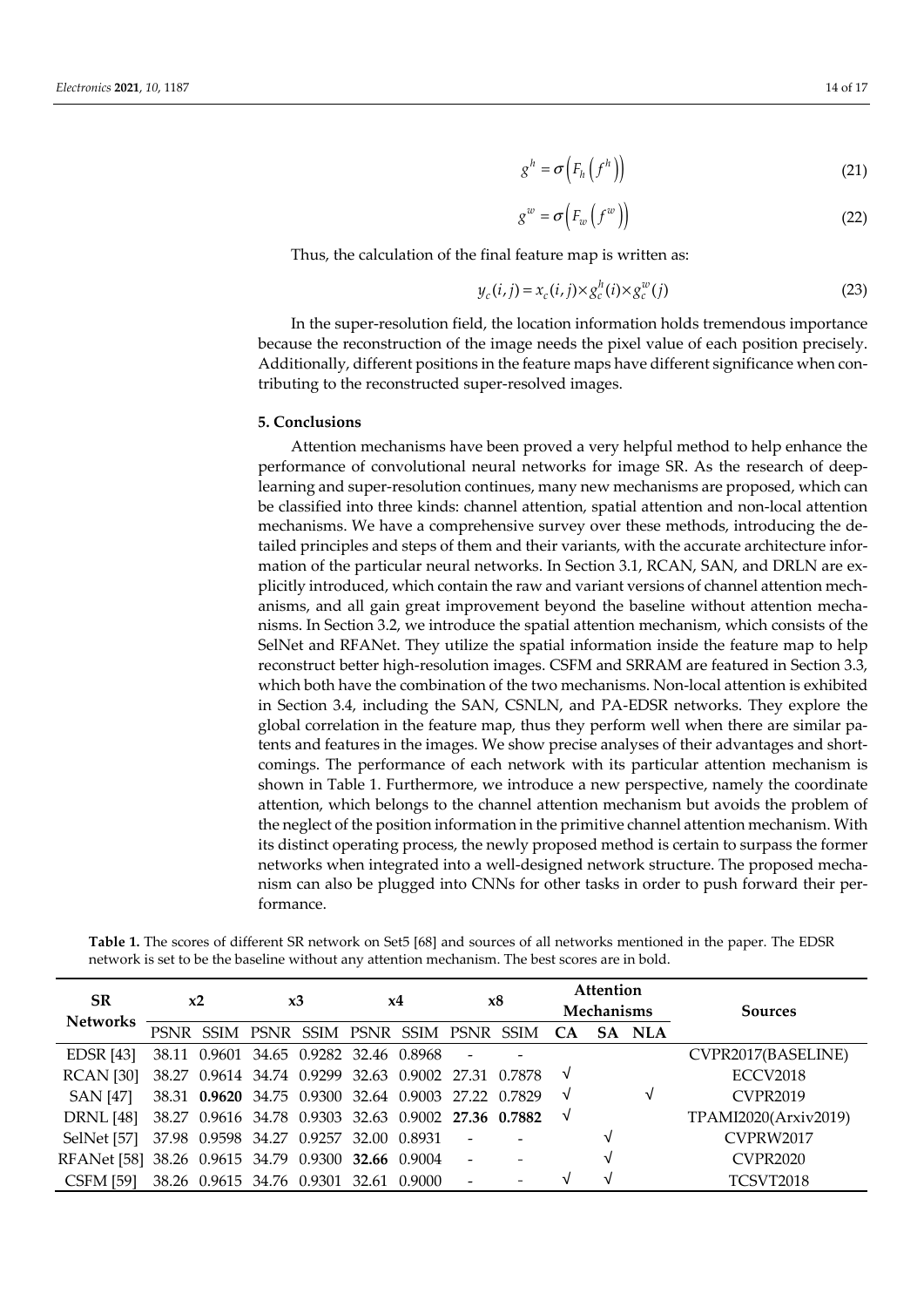| SRRAM [60] 37.82 0.9592 34.30 0.9256 32.13 0.8932 - |  |                                        |  |                          | $\mathbf{v}$ | $\mathcal{N}$ | Neurocompu-<br>ting2020(Arxiv2018) |
|-----------------------------------------------------|--|----------------------------------------|--|--------------------------|--------------|---------------|------------------------------------|
| CSNLN [63] 38.28 0.9616 34.74 0.9300 32.68 0.9004 - |  |                                        |  | $\overline{\phantom{a}}$ |              |               | CVPR2020                           |
| PA-EDSR<br>[64]                                     |  | 38.33 0.9617 34.84 0.9306 32.65 0.9006 |  | $\overline{\phantom{0}}$ |              |               | Arxiv2020                          |

**Author Contributions:** Conceptualization, H.Z. and C.X.; methodology, H.Z. and C.X.; software, H.Z.; validation, C.X.; formal analysis, Y.F.; investigation, H.T.; resources, C.X.; data curation, C.X.; writing—original draft preparation, H.Z. and C.X.; writing—review and editing, H.Z., C.X., Y.F. and H.T.; visualization, C.X.; supervision, C.X.; project administration, C.X.; funding acquisition, C.X. All authors have read and agreed to the published version of the manuscript.

**Funding:** This research was supported in part by the National Natural Science Foundation of China under Grant 61901221 and Grant 52005265, and in part by the National Key Research and Development Program of China under Grant 2019YFD1100404.

**Conflicts of Interest:** The authors declare no conflict of interest.

# **References**

- 1. Chen, Q.; Song, H.; Yu, J.; Kim, K. Current development and applications of super-resolution ultrasound imaging. *Sensors* **2021**, *21*, 2417.
- 2. Zhou, H.; Zhuang, Z.; Liu, Y.; Liu, Y.; Zhang, X. Defect classification of green plums based on deep learning. *Sensors* **2020**, *20*, 6993.
- 3. Yan, X.; Liu, Y.; Xu, Y.; Jia, M. Multistep forecasting for diurnal wind speed based on hybrid deep learning model with improved singular spectrum decomposition. *Energ. Convers. Manage.* **2020**, *225*, 113456.
- 4. Pan, Z.; Tan, Z.; Lv, Q. A deep multi-frame super-resolution network for dynamic scenes. *Appl. Sci.* **2021**, *11*, 3285.
- 5. Xie, C.; Zeng, W.; Lu, X. Fast single-image super-resolution via deep network with component learning. *IEEE T Circ. Syst. Vid.*  **2019**, *29*, 3473–3486.
- 6. Gu, J.; Wang, Z.; Kuen, J.; Ma, L.; Shahroudy, A.; Shuai, B.; Liu, T.; Wang, X.; Wang, G.; Cai, J.; et al. Recent advances in convolutional neural networks. *Pattern Recogn.* **2018**, *77*, 354–377, doi:10.1016/j.patcog.2017.10.013.
- 7. Minaee, S.; Boykov, Y.Y.; Porikli, F.; Plaza, A.J.; Kehtarnavaz, N.; Terzopoulos, D. Image segmentation using deep learning: A survey. *IEEE T Pattern Anal.* **2021**, doi:10.1109/TPAMI.2021.3059968.
- 8. Garcia-Garcia, A.; Orts-Escolano, S.; Oprea, S.; Villena-Martinez, V.; Martinez-Gonzalez, P.; Garcia-Rodriguez, J. A survey on deep learning techniques for image and video semantic segmentation. *Appl. Soft Comput.* **2018**, *70*, 41–65, doi:10.1016/j.asoc.2018.05.018.
- 9. Bouwmans, T.; Javed, S.; Sultana, M.; Jung, S.K. Deep neural network concepts for background subtraction:A systematic review and comparative evaluation. *Neural Netw.* **2019**, *117*, 8–66.
- 10. Yao, G.; Lei, T.; Zhong, J. A review of convolutional-neural-network-based action recognition. *Pattern Recogn. Lett.* **2019**, *118*, 14–22.
- 11. Di Wu; Zheng, S.; Zhang, X.; Yuan, C.; Cheng, F.; Zhao, Y.; Lin, Y.; Zhao, Z.; Jiang, Y.; Huang, D. Deep learning-based methods for person re-identification: A comprehensive review. *Neurocomputing* **2019**, *337*, 354–371.
- 12. Liu, W.; Wang, Z.; Liu, X.; Zengb, N.; Liu, Y.; Alsaadi, F. A survey of deep neural network architectures and their applications. *Neurocomputing* **2017**, *234*, 11–26, doi:10.1016/j.neucom.2016.12.038.
- 13. Zheng, S.; Song, Y.; Leung, T.; Goodfellow, I. Improving the robustness of deep neural networks via stability training. In Proceedings of the 2016 IEEE Conference on Computer Vision and Pattern Recognition (CVPR), Las Vegas, NV, USA, 27–30 June 2016; pp 4480–4488.
- 14. Nouiehed, M.; Razaviyayn, M. Learning deep models: Critical points and local openness. *arXiv* **2018**, arXiv: 1803.02968.
- 15. Vidal, R.; Bruna, J.; Giryes, R.; Soatto, S. Mathematics of deep learning. *arXiv* **2017**, arXiv:1712.04741.
- 16. Giryes, R.; Sapiro, G.; Bronstein, A.M. On the stability of deep networks. *arXiv* **2014**, arXiv:1412.5896.
- 17. Yan, X.; Liu, Y.; Huang, D.; Jia, M. A new approach to health condition identification of rolling bearing using hierarchical dispersion entropy and improved laplacian score. *Struct. Health Monit.* **2020**, doi:10.1177/1475921720948620.
- 18. Yan, X.; Liu, Y.; Jia, M. Health condition identification for rolling bearing using a multi-domain indicator-based optimized stacked denoising autoencoder. *Struct Health Monit.* **2020**, *19*, 1602–1626.
- 19. Huang, Y.; Si, W.; Chen, K.; Sun, Y. Assessment of tomato maturity in different layers by spatially resolved spectroscopy. *Sensors*  **2020**, *20*, 7229.
- 20. Lei, W.; Jiang, X.; Xu, L.; Luo, J.; Xu, M.; Hou, F. Continuous Gesture Recognition Based on Time Sequence Fusion Using MIMO Radar Sensor and Deep Learning. *Electronics* **2020**, *9*, 869, doi:10.3390/electronics9050869.
- 21. Muhammad, W.; Aramvith, S. Multi-Scale Inception Based Super-Resolution Using Deep Learning Approach. *Electronics* **2019**, *8*, 892, doi:10.3390/electronics8080892.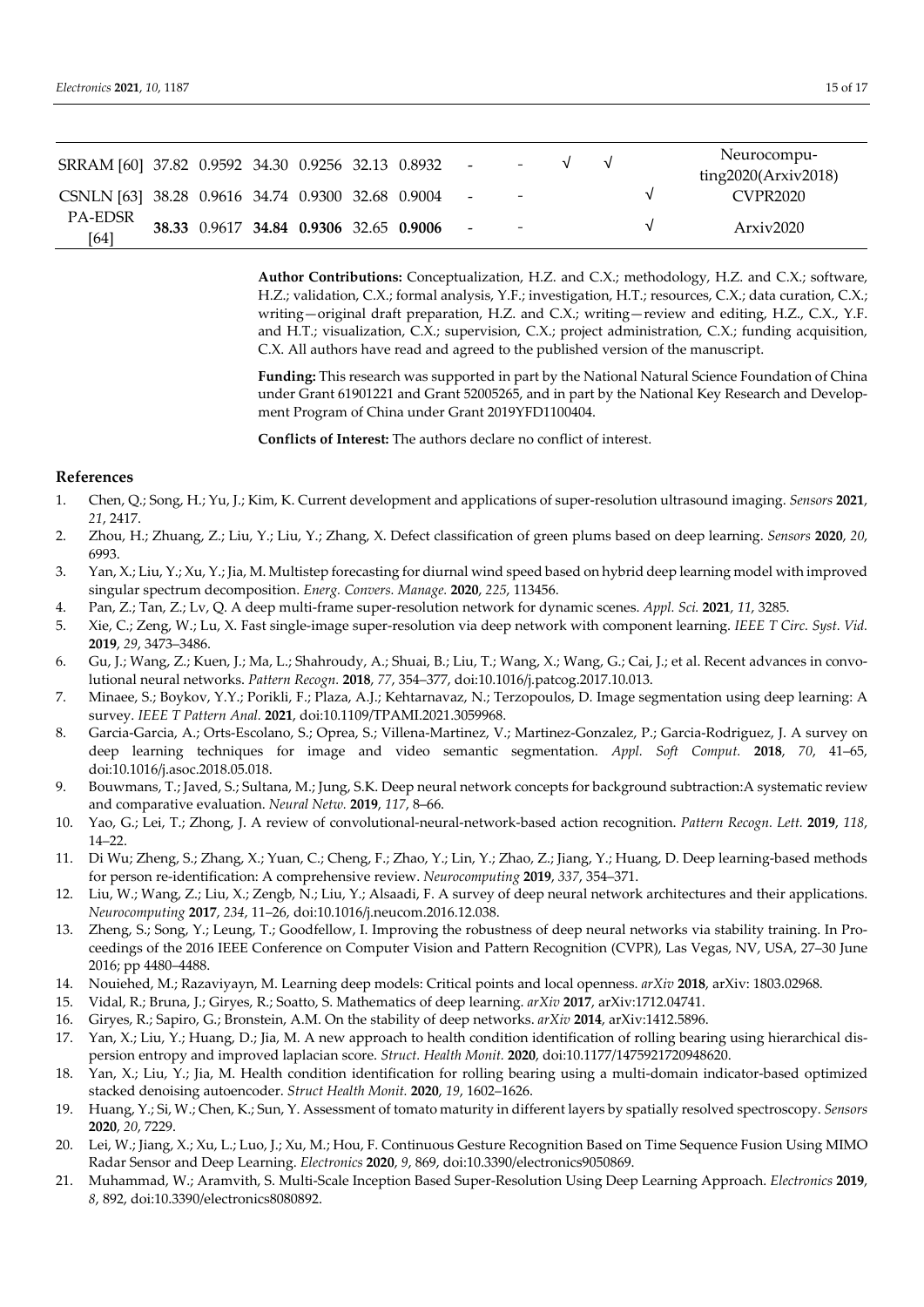- 22. Sun, Y.; Shi, Y.; Yang, Y.; Zhou, W. Perceptual Metric Guided Deep Attention Network for Single Image Super-Resolution. *Electronics* **2020**, *9*, 1145, doi:10.3390/electronics9071145.
- 23. Xie, C.; Zeng, W.L.; Jiang, S.Q.; Lu, X.B. Multiscale self-similarity and sparse representation based single image super-resolution. Neurocomputing 2017, 260, 92-103, doi:10.1016/j.neucom.2017.03.073.
- 24. Xie, C.; Liu, Y.; Zeng, W.; Lu, X. An improved method for single image super-resolution based on deep learning. *Signal Image Video Process.* **2019**, *13*, 557–565.
- 25. Yan, X.; Liu, Y.; Xu, Y.; Jia, M. Multichannel fault diagnosis of wind turbine driving system using multivariate singular spectrum decomposition and improved Kolmogorov complexity. *Renew. Energ.* **2021**, *170*, 724–748.
- 26. Du, J.; Cheng, K.; Yu, Y.; Wang, D.; Zhou, H. Panchromatic Image super-resolution via self attention-augmented wasserstein generative adversarial network. *Sensors* **2021**, *21*, 2158.
- 27. Alam, M.S.; Kwon, K.; Erdenebat, M.; Abbass, M.Y.; Alam, M.A.; Kim, N. Super-resolution enhancement method based on generative adversarial network for integral imaging microscopy. *Sensors* **2021**, *21*, 2164.
- 28. Hu, J.; Shen, L.; Sun, G. Squeeze-and-excitation networks. In Proceedings of the 2018 IEEE/CVF Conference on Computer Vision and Pattern Recognition, Salt Lake City, UT, USA, 18–23 June 2018; pp. 7132–7141.
- 29. Bae, A.; Kim, W. Speaker Verification Employing Combinations of Self-Attention Mechanisms. *Electronics* **2020**, *9*, 2201, doi:10.3390/electronics9122201.
- 30. Zhang, Y.; Li, K.; Li, K.; Wang, L.; Zhong, B.; Fu, Y. Image super-resolution using very deep residual channel attention networks. In Proceedings of the European Conference on Computer Vision (ECCV), Munich, Germany, 8–14 September 2018; pp. 286– 301.
- 31. Park, S.C.; Park, M.K.; Kang, M.G. Super-resolution image reconstruction: A technical overview. *IEEE Signal Proc. Mag.* **2003**, *20*, 21–36.
- 32. Ha, V.K.; Ren, J.C.; Xu, X.Y.; Zhao, S.; Xie, G.; Masero, V.; Hussain, A. Deep Learning Based Single Image Super-resolution: A Survey. *Int. J. Autom. Comput.* **2019**, *16*, 413–426.
- 33. Anwar, S.; Khan, S.; Barnes, N. A deep journey into super-resolution: A survey. *ACM Comput. Surv.* **2020**, *53*, 1–34.
- 34. Yang, Z.; Shi, P.; Pan, D. A survey of super-resolution based on deep learning. In Proceedings of the 2020 International Conference on Culture-Oriented Science & Technology (ICCST), Beijing, China. 30–31 October 2020.
- 35. Wang, Z.; Chen, J.; Hoi, S.C.H. Deep learning for image super-resolution: A survey. *IEEE T Pattern Anal.* **2020**, doi: 10.1109/TPAMI.2020.2982166.
- 36. Kim, S.; Jun, D.; Kim, B.; Lee, H.; Rhee, E. Single image super-resolution method using cnn-based lightweight neural networks. *Appl. Sci.* **2021**, *11*, 1092.
- 37. Liu, Y.; Zhang, G.; Wang, H.; Zhao, W.; Zhang, M.; Qin, H. An Efficient Super-Resolution Network Based on Aggregated Residual Transformations. *Electronics* **2019**, *8*, 339, doi:10.3390/electronics8030339.
- 38. Du, J.; Han, M.; Jin, L.; Hua, Y.; Li, S. Target Localization Methods Based on Iterative Super-Resolution for Bistatic MIMO Radar. *Electronics* **2020**, *9*, 341, doi:10.3390/electronics9020341.
- 39. Shi, Y.; Li, B.; Wang, B.; Qi, Z.; Liu, J. Unsupervised Single-Image Super-Resolution with Multi-Gram Loss. *Electronics* **2019**, *8*, 833, doi:10.3390/electronics8080833.
- 40. Sahito, F.; Zhiwen, P.; Ahmed, J.; Memon, R.A. Wavelet-Integrated Deep Networks for Single Image Super-Resolution. *Electronics* **2019**, *8*, 553, doi:10.3390/electronics8050553.
- 41. He, K.; Zhang, X.; Ren, S.; Sun, J. Deep residual learning for image recognition. In Proceedings of the IEEE Conference on Computer Vision and Pattern Recognition, Las Vegas, NV, USA, 27–30 June 2016; pp. 770–778.
- 42. Kim, J.; Lee, J.K.; Lee, K.M. Accurate image super-resolution using very deep convolutional networks. In Proceedings of the IEEE Conference on Computer Vision and Pattern Recognition, Las Vegas, NV, USA, 27–30 June 2016; pp. 1646–1654.
- 43. Lim, B.; Son, S.; Kim, H.; Nah, S.; Mu Lee, K. Enhanced deep residual networks for single image super-resolution. In Proceedings of the IEEE Conference on Computer Vision and Pattern Recognition Workshops. Honolulu, HI, USA, 21–26 July 2017; pp. 136– 144.
- 44. Wang, J.; Teng, G.; An, P. Video Super-Resolution Based on Generative Adversarial Network and Edge Enhancement. *Electronics* **2021**, *10*, 459, doi:10.3390/electronics10040459.
- 45. Ooi, Y.K.; Ibrahim, H. Deep Learning Algorithms for Single Image Super-Resolution: A Systematic Review. *Electronics* **2021**, *10*, 867.
- 46. Xie, C.; Zeng, W.L.; Jiang, S.Q.; Lu, X.B. Bidirectionally aligned sparse representation for single image super-resolution. Multimed. Tools Appl. 2018, 77, 7883-7907, doi:10.1007/s11042-017-4689-7.
- 47. Tao, D.; Jianrui, C.; Zhang, Y.B.; Xia, S.-T. Second-order attention network for single image super-resolution. In Proceedings of the 2019 IEEE/CVF Conference on Computer Vision and Pattern Recognition (CVPR), Long Beach, CA, USA, 16–20 June 2019; pp. 11057–11066.
- 48. Anwar, S.; Barnes, N. Densely residual laplacian super-resolution. *IEEE T Pattern Anal.* **2020**, doi:10.1109/TPAMI.2020.3021088.
- 49. Yang, C.; Lu, G. Deeply recursive low- and high-frequency fusing networks for single image super-resolution. *Sensors* **2020**, *20*, 7268.
- 50. Kingma, D.P.; Ba, J. Adam: A method for stochastic optimization. *arXiv* **2014**, arXiv:1412.6980.
- 51. Agustsson, E.; Timofte, R. Ntire 2017 challenge on single image super-resolution: Dataset and study. In Proceedings of the IEEE Conference on Computer Vision and Pattern Recognition Workshops. Honolulu, HI, USA, 21–26 July 2017; pp. 126–135.